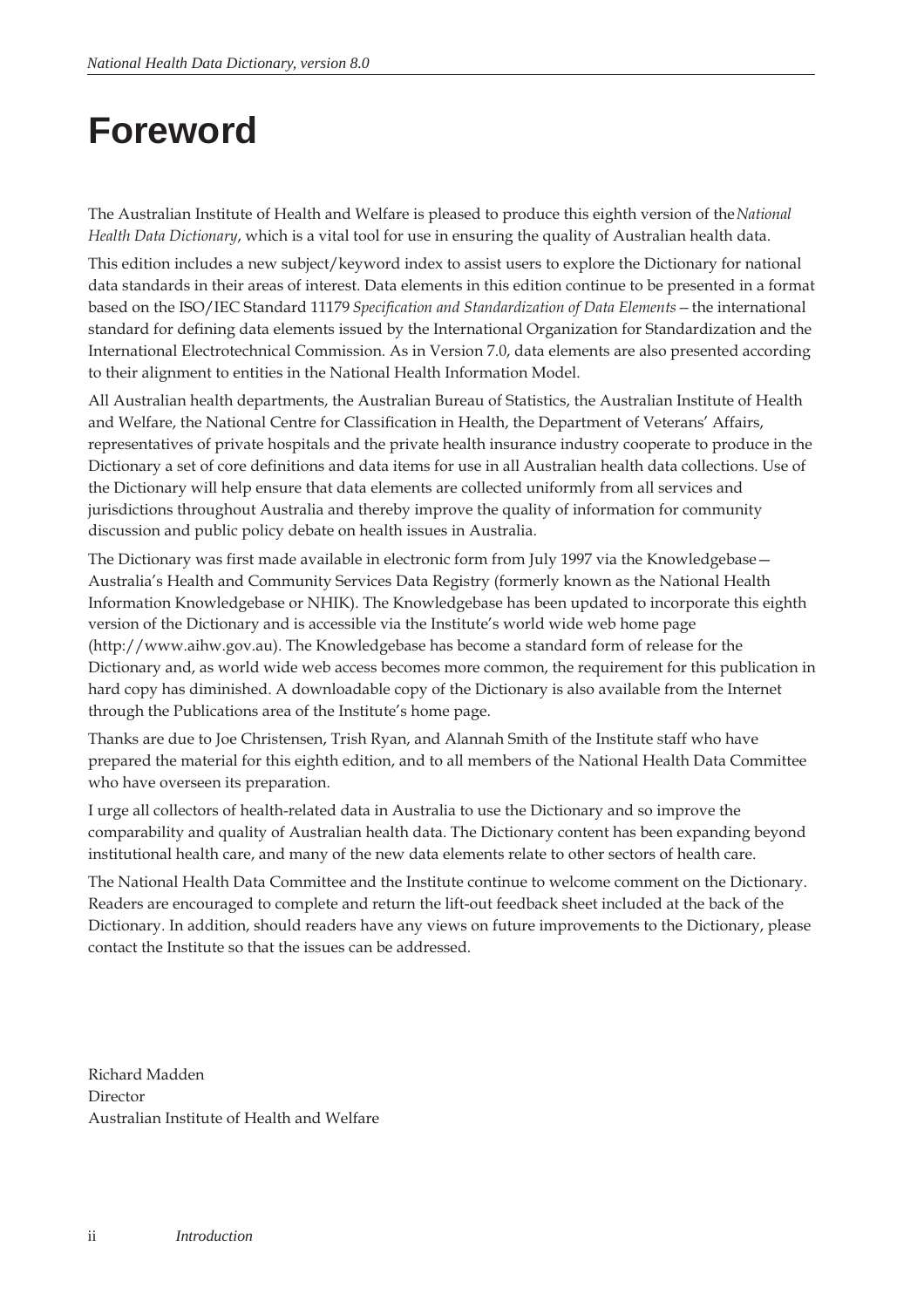# <span id="page-1-0"></span>**Copyright and Year 2000 Processing – Statement and Disclaimer**

#### **Copyright**

© Australian Institute of Health and Welfare 1999

This work is copyright. You may download, display, print and reproduce this material in unaltered form only (retaining this notice) for your personal, non-commercial use or use within your organisation. All other rights are reserved. Requests and enquiries concerning reproduction and rights should be directed to the Head, Communication and Public Affairs Unit, Australian Institute of Health and Welfare, GPO Box 570, Canberra ACT 2601.

ISBN 0 642 39579 9 ISSN 1329-4555

#### **Acrobat® Reader Copyright**

Acrobat® Reader copyright © 1987–1997 Adobe Systems Incorporated. All rights reserved. Adobe and Acrobat are trademarks of Adobe Systems Incorporated.

#### **Statement under Section 8, Year 2000 Information Disclosure Act 1999**

Users of the electronic version of the *National Health Data Dictionary* are advised that the Australian Institute of Health and Welfare cannot confirm that the electronic version will operate correctly in relation to Year 2000 processing. There may also be difficulty in detecting, preventing or remedying any problems with the electronic version relating to Year 2000 processing.

Any problems with the electronic version relating to Year 2000 processing may have adverse consequences or implications for the supply of goods or services, or for contingency planning, risk management, remediation efforts or other arrangements for dealing with such consequences or implications.

Any problems with the electronic version relating to Year 2000 processing may have adverse consequences or implications for the activities or capabilities of a person or persons, or for contingency planning, risk management, remediation efforts or other arrangements for dealing with such consequences or implications.

This statement is a Year 2000 disclosure statement for the purposes of the *Year 2000 Information Disclosure Act 1999.* A person may be protected by that Act from liability by this statement in certain circumstances. This statement is authorised by Joe Christensen, Head, National Information Development Unit, Australian Institute of Health and Welfare.

#### **Disclaimer**

As a consequence of the above-mentioned uncertainties as to possible problems with Year 2000 processing, users of the electronic version of the *National Health Data Dictionary* are warned that the Australian Institute of Health and Welfare accepts no responsibility for any consequences of, or any loss or liability caused by, any failure of, or failure of access to, that electronic version due to problems with Year 2000 processing.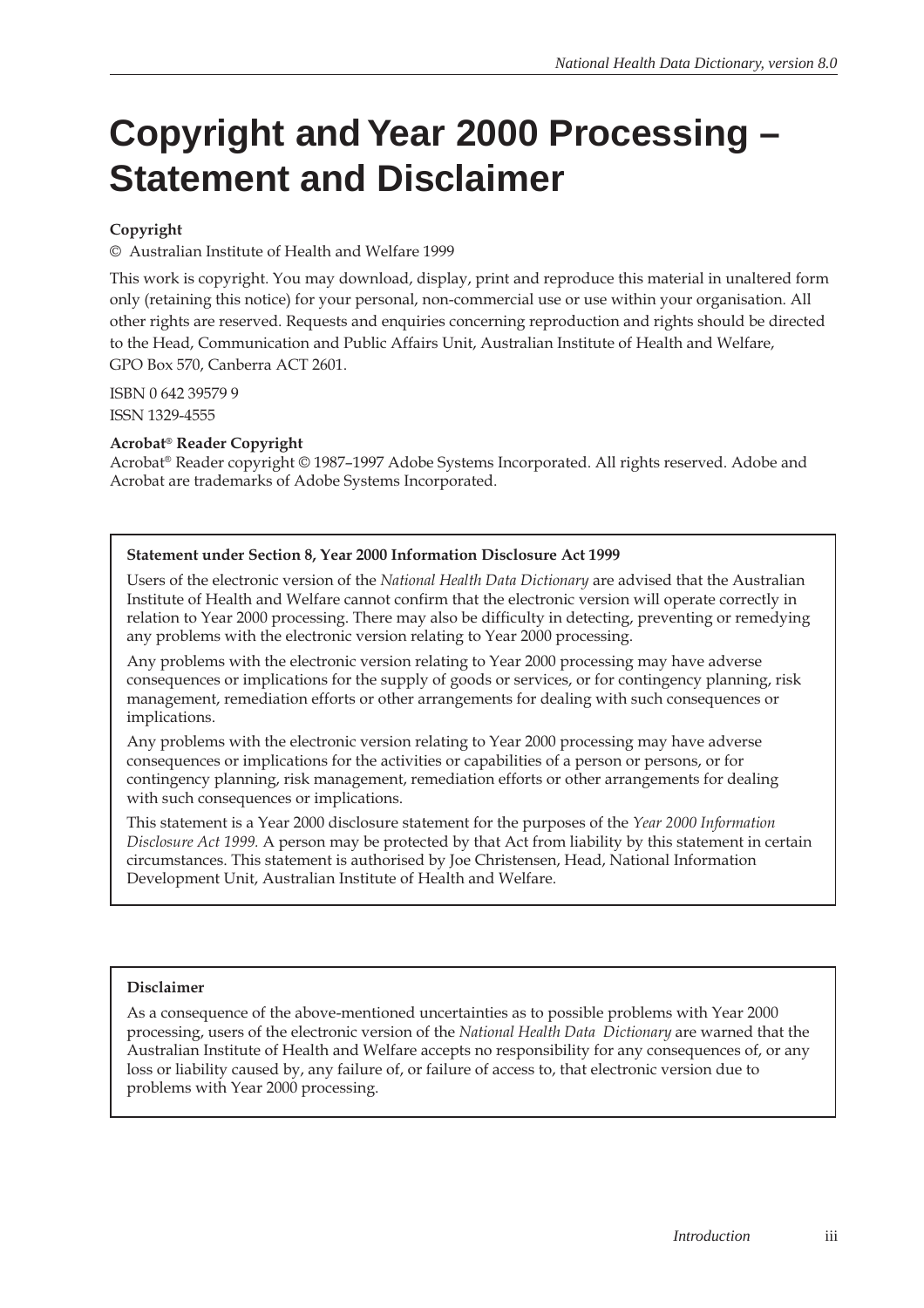**[Foreword](#page-0-0)**

**[Year 2000 Processing – Statement and Dis](#page-1-0)[claimer](#page-1-0)**

**[Index to data element definitions](#page-3-0)**

**[Alphabetical index to data element defini](#page-9-0)[tions](#page-9-0)** 

# **[Introduction](#page-15-0)**

**[The National Health Data Committee](#page-16-0)**

**[The Knowledgebase – Australia's Health and Community](#page-16-0) [Services Data Registry](#page-16-0) [National Minimum Data Sets](#page-16-0) [Version 8.0](#page-18-0)  [Feedback](#page-18-0) [Secretariat contact details](#page-19-0)**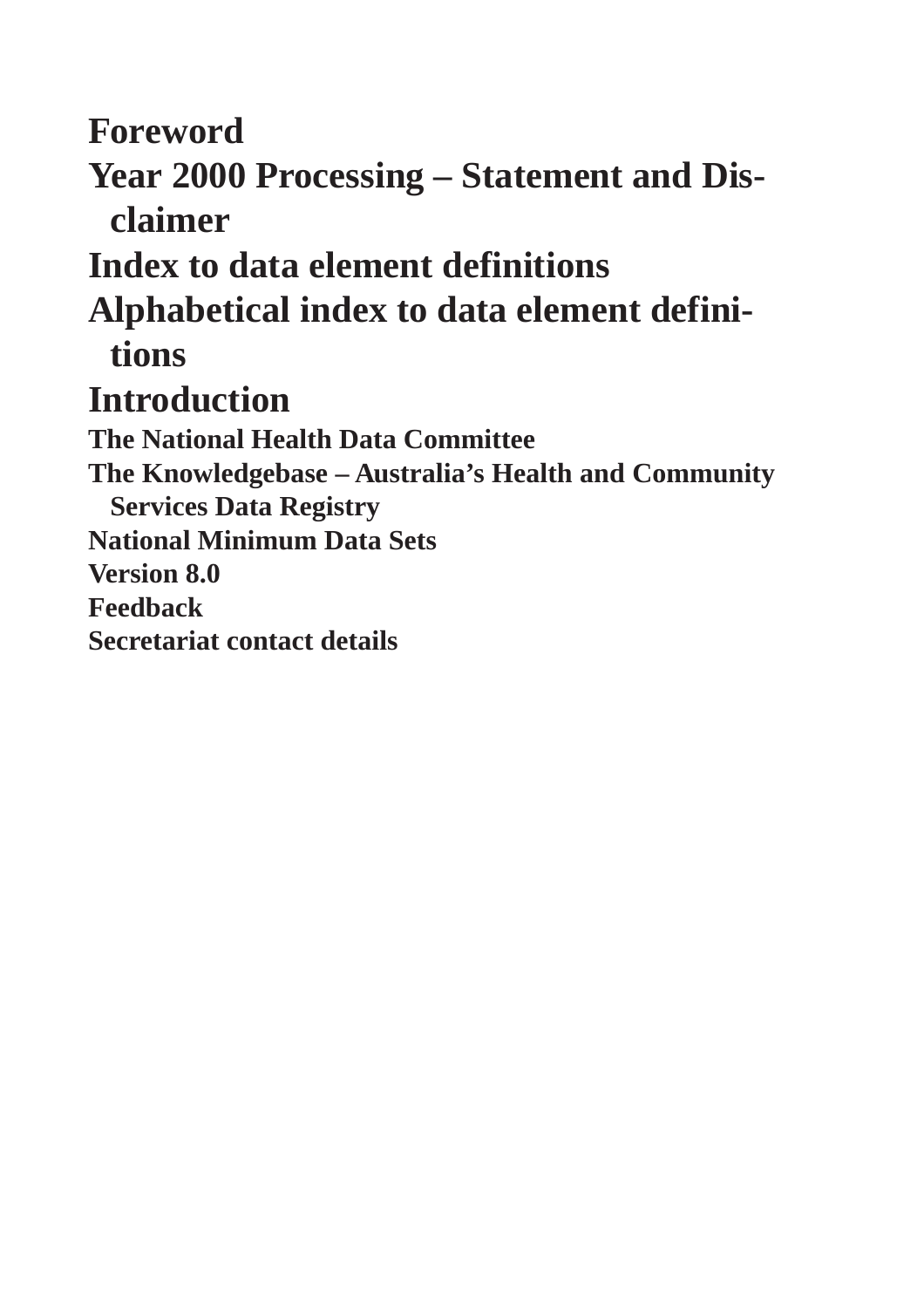# <span id="page-3-0"></span>Index to data element definitions

Page No.

|  | Party characteristics: Person characteristic: |  |  |
|--|-----------------------------------------------|--|--|
|--|-----------------------------------------------|--|--|

| Demographic characteristic: |  |  |  |  |
|-----------------------------|--|--|--|--|
|-----------------------------|--|--|--|--|

| Physical characteristic: |  |
|--------------------------|--|
|                          |  |
|                          |  |
|                          |  |
|                          |  |
|                          |  |
|                          |  |
|                          |  |
|                          |  |
|                          |  |
|                          |  |
|                          |  |
|                          |  |
|                          |  |
|                          |  |

## Labour characteristic:

| Employment status – acute hospital and private psychiatric hospital admissions  47 |  |
|------------------------------------------------------------------------------------|--|
|                                                                                    |  |
|                                                                                    |  |
|                                                                                    |  |
|                                                                                    |  |
|                                                                                    |  |
|                                                                                    |  |
|                                                                                    |  |
|                                                                                    |  |
|                                                                                    |  |
|                                                                                    |  |
|                                                                                    |  |
| Lifestyle characteristic:                                                          |  |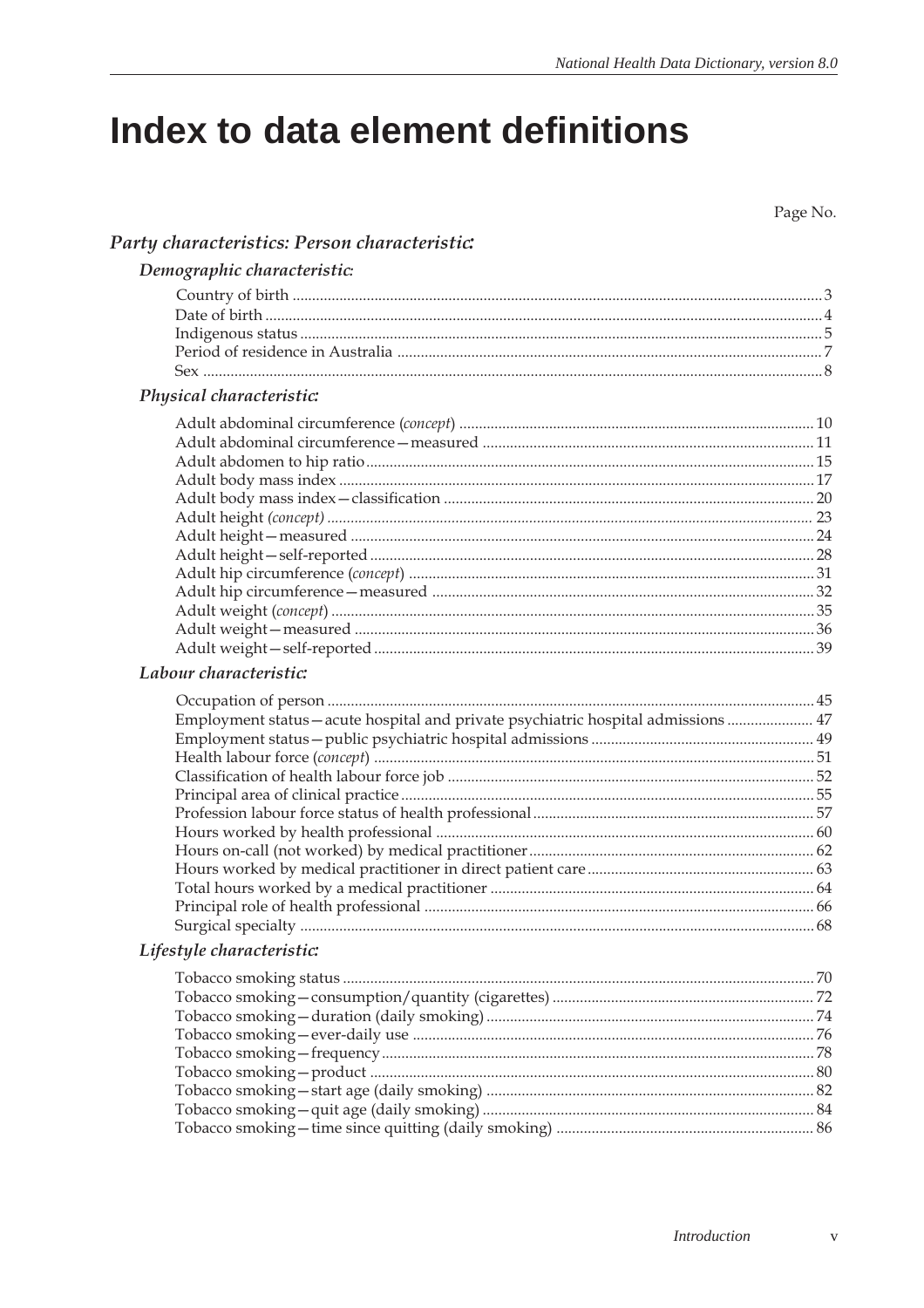| Social characteristic:            |  |
|-----------------------------------|--|
|                                   |  |
|                                   |  |
|                                   |  |
| Accommodation characteristic:     |  |
|                                   |  |
|                                   |  |
| Insurance/benefit characteristic: |  |
|                                   |  |
|                                   |  |
|                                   |  |
|                                   |  |
| Legal characteristic:             |  |
|                                   |  |
|                                   |  |

# Party characteristics: State of health and wellbeing:

# Health status:

### Physical wellbeing:

| Behaviour-related nursing requirements - at nursing home, current status 145 |  |
|------------------------------------------------------------------------------|--|
|                                                                              |  |
|                                                                              |  |
|                                                                              |  |
|                                                                              |  |
|                                                                              |  |
|                                                                              |  |
|                                                                              |  |
|                                                                              |  |
|                                                                              |  |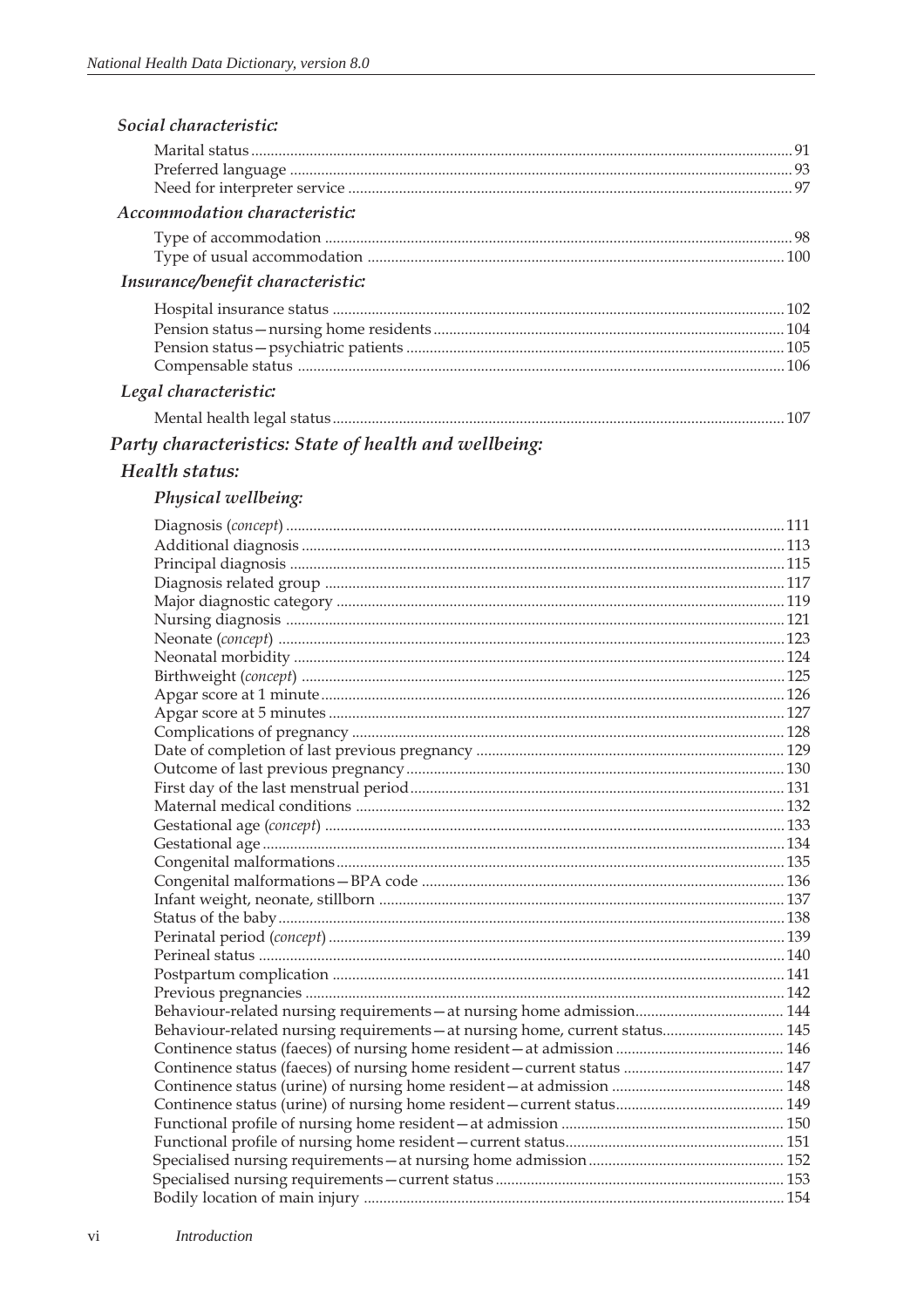| <b>Functional wellbeing:</b> |  |
|------------------------------|--|
|                              |  |
|                              |  |
|                              |  |

# Party characteristics: Organisation characteristic:

#### Location:

### Address:

### Setting:

# Organisational setting:

| Service delivery setting: |  |
|---------------------------|--|

| Other setting: |  |
|----------------|--|

# Expenditure:

## Capital expenditure:

## Recurrent expenditure: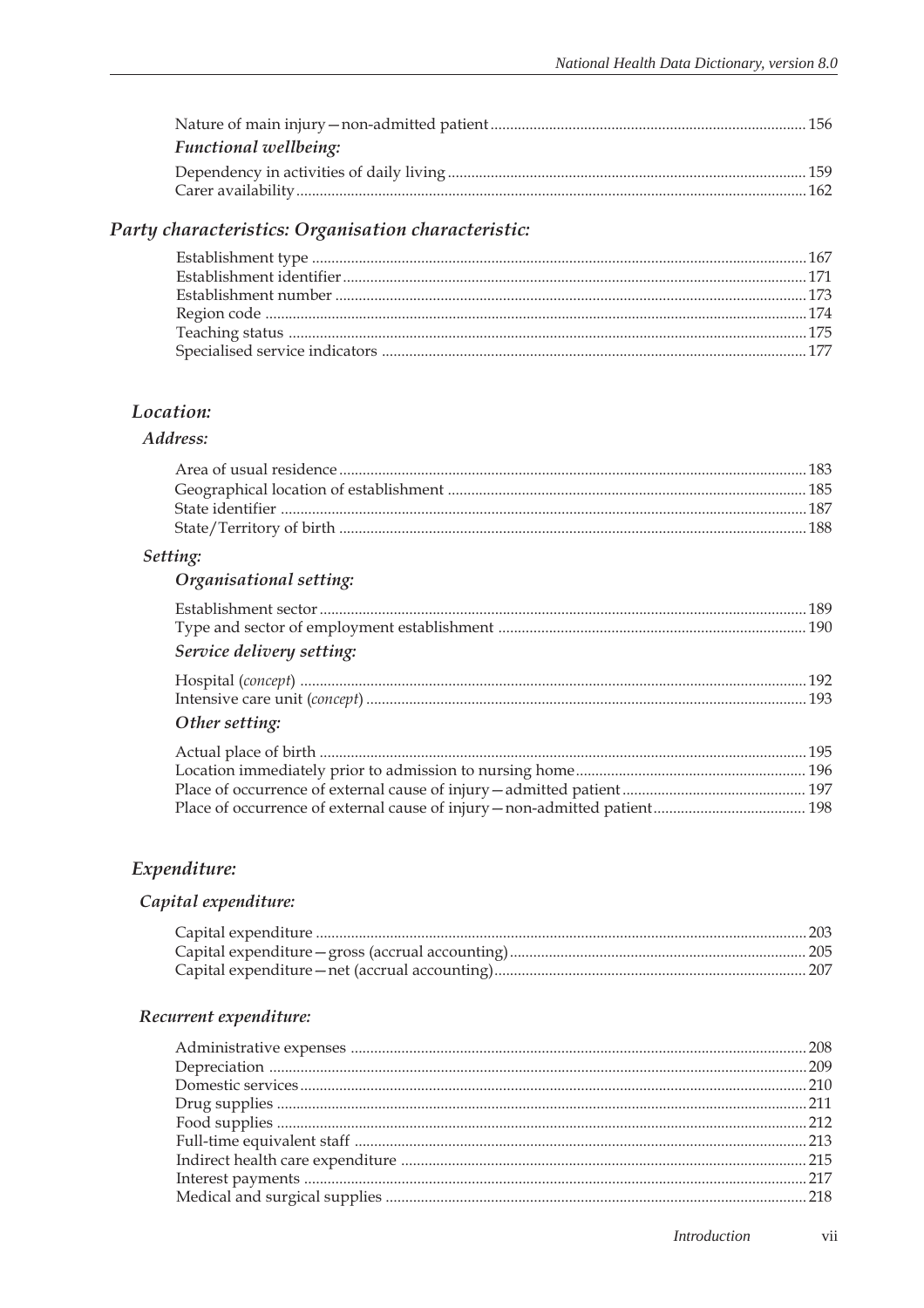### Outcome:

# **Stated outcome:**

| Expected outcome: |  |
|-------------------|--|
|                   |  |

## Party role:

### Recipient role:

# Event: Person event:

## **Birth event:**

# Life event: Crisis event:

#### Injury event:

#### Death event: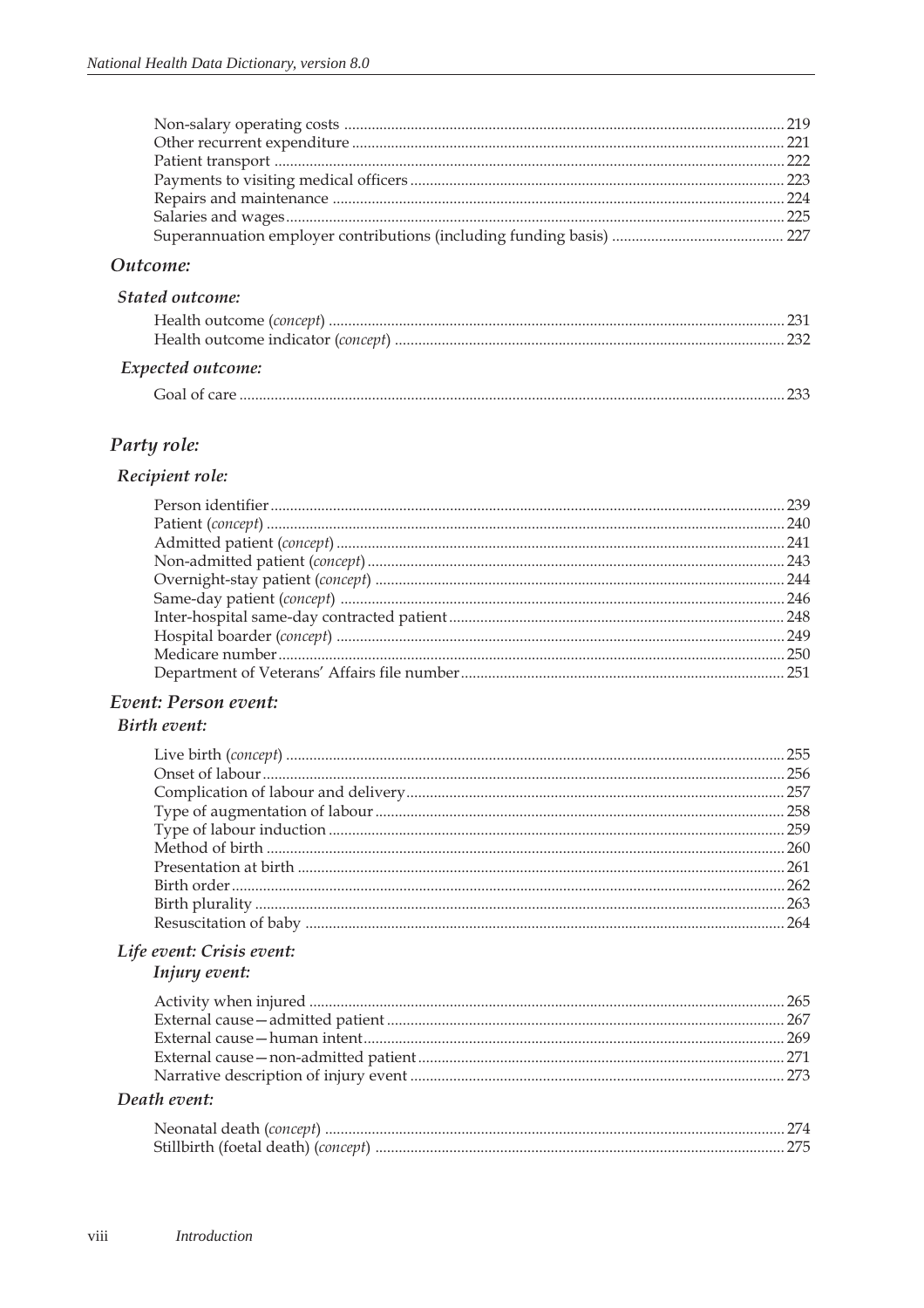# Event: Health and welfare service event:<br>Request for/entry into service event:

|  | 279   |
|--|-------|
|  |       |
|  | . 282 |
|  | .283  |
|  |       |
|  |       |
|  |       |
|  |       |
|  |       |
|  | . 290 |
|  | .291  |
|  |       |
|  |       |
|  |       |
|  |       |
|  |       |
|  |       |
|  |       |
|  |       |
|  |       |
|  |       |

### Service provision event:

| .312 |
|------|
|      |
|      |
| .320 |
| 324  |
| .326 |
|      |
| .328 |
|      |
|      |
| .331 |
|      |
|      |
| 335  |
| 336  |
|      |
| .338 |
|      |
|      |
|      |
|      |
|      |

### Exit/leave from service event: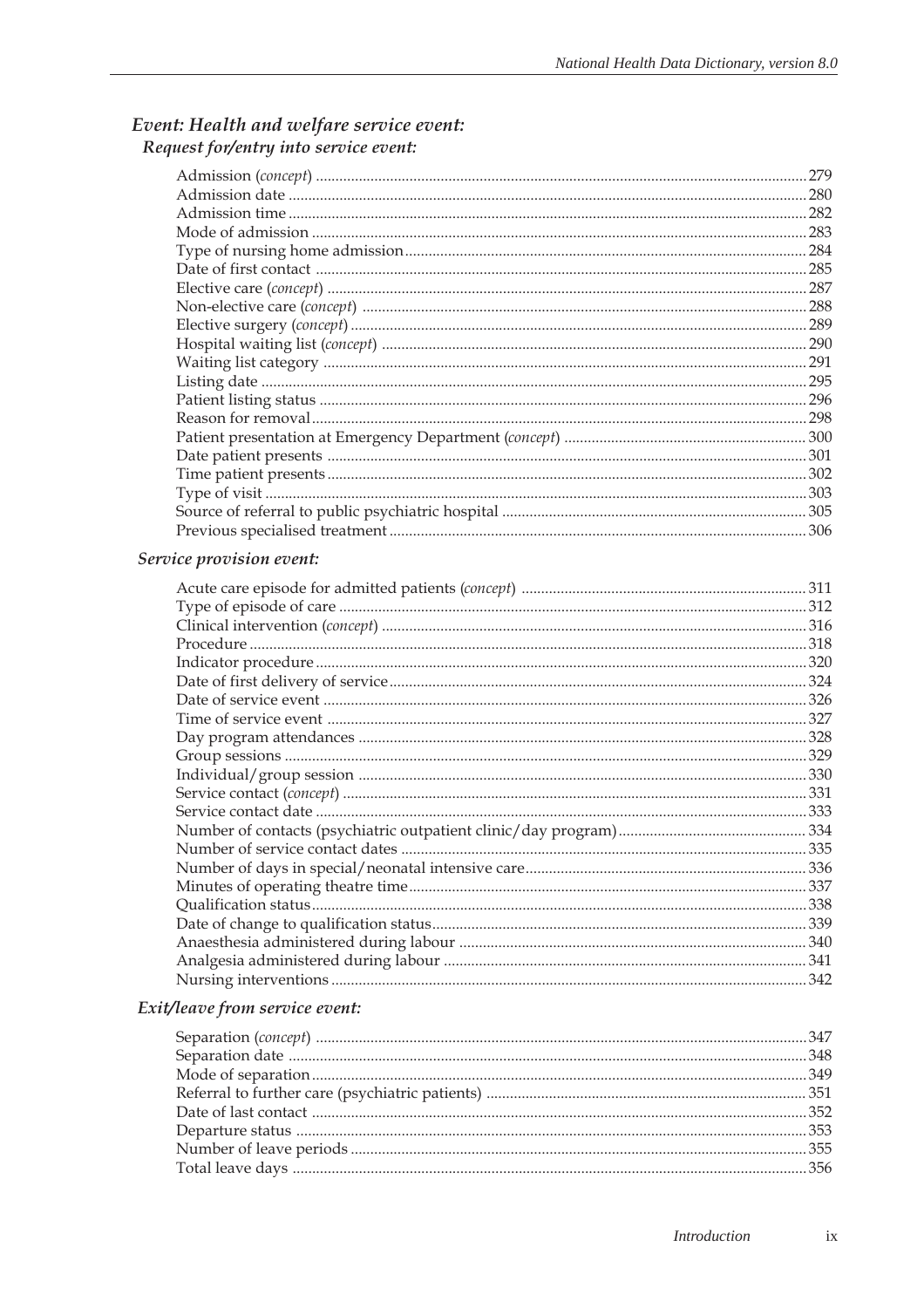#### Planning event:

#### **Business factors: Business statement:** Health and welfare policy/plan element: Performance indicator:

|                                                                               | 377 |
|-------------------------------------------------------------------------------|-----|
|                                                                               |     |
|                                                                               |     |
|                                                                               |     |
|                                                                               | 382 |
|                                                                               | 384 |
|                                                                               |     |
|                                                                               |     |
|                                                                               |     |
|                                                                               |     |
|                                                                               |     |
|                                                                               |     |
|                                                                               |     |
|                                                                               |     |
| Type of non-admitted patient care (public psychiatric, alcohol and drug)  402 |     |
|                                                                               |     |
|                                                                               |     |
|                                                                               |     |
|                                                                               |     |
|                                                                               |     |
|                                                                               |     |
|                                                                               |     |

## **Enabling factors: Resource:**

#### Aggregate resource item:

| Specific resource item: Financial resource item: |  |
|--------------------------------------------------|--|
|                                                  |  |
|                                                  |  |
|                                                  |  |
|                                                  |  |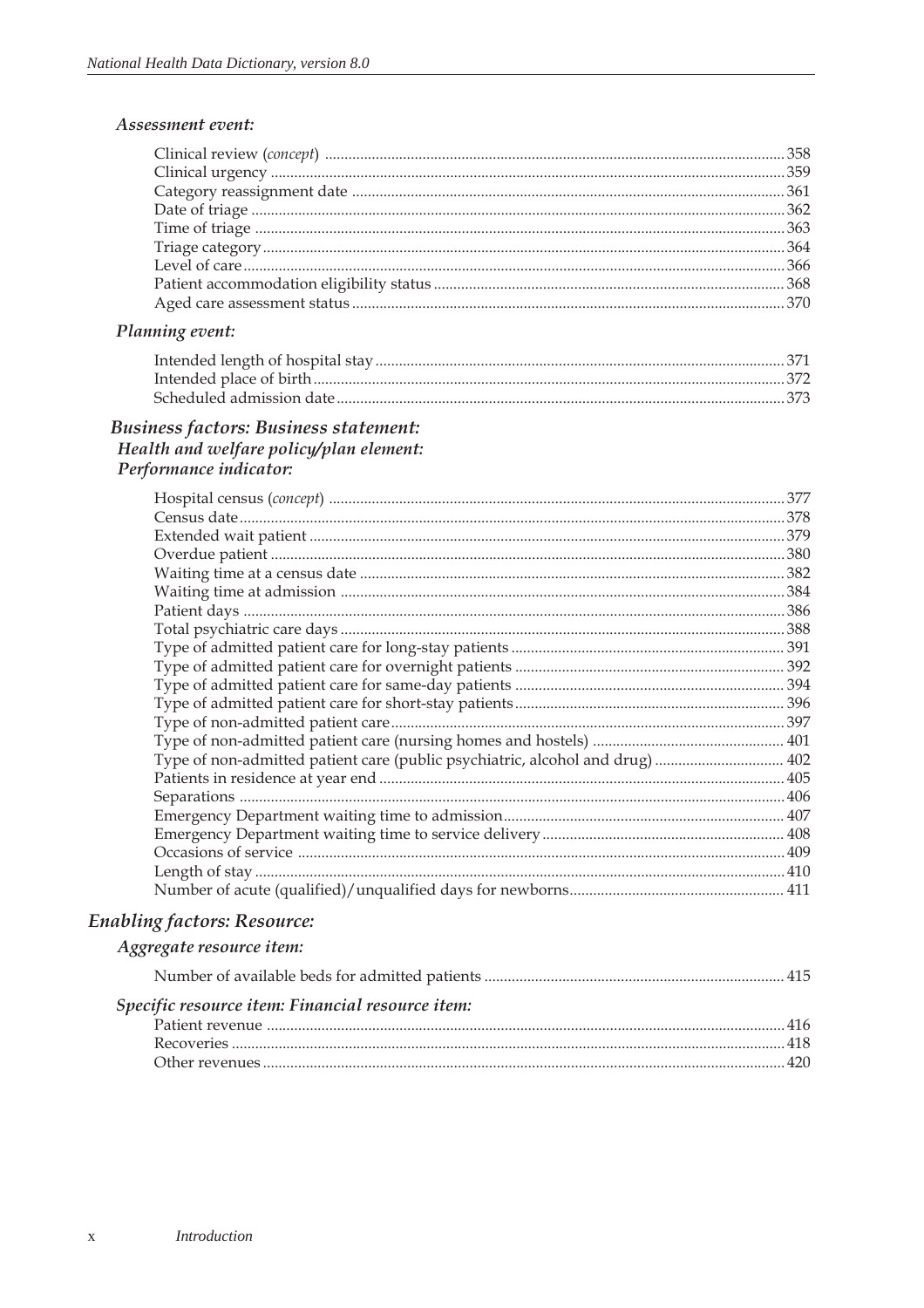# <span id="page-9-0"></span>Alphabetical index to data element definitions

| Data element name | Page no. |
|-------------------|----------|
|                   |          |
|                   |          |
|                   |          |
|                   |          |
|                   |          |
|                   |          |
|                   |          |
|                   |          |
|                   |          |
|                   |          |
|                   |          |
|                   |          |
|                   |          |
|                   |          |
|                   |          |
|                   |          |
|                   |          |
|                   |          |
|                   |          |
|                   |          |
|                   |          |
|                   |          |
|                   |          |
|                   |          |
|                   |          |
|                   |          |
|                   |          |
|                   |          |
|                   |          |
|                   |          |
|                   |          |
|                   |          |
|                   |          |
|                   |          |
|                   |          |
|                   |          |

 $\blacklozenge$  Indicates a new data element<br>  $\nabla$  Indicates a new version of a data element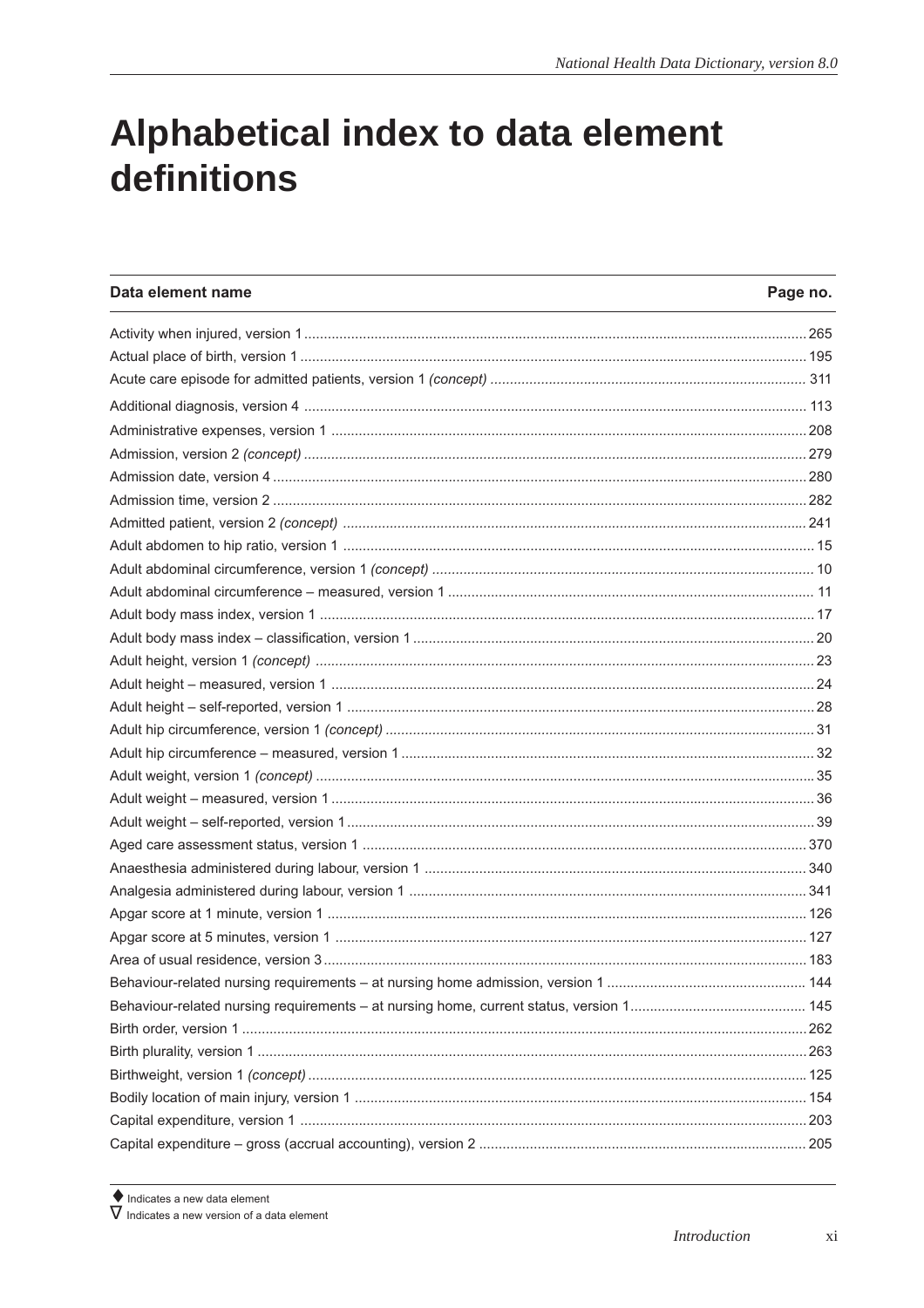| Data element name                                                                             | Page no. |
|-----------------------------------------------------------------------------------------------|----------|
|                                                                                               |          |
|                                                                                               |          |
|                                                                                               |          |
|                                                                                               |          |
|                                                                                               |          |
|                                                                                               |          |
|                                                                                               |          |
|                                                                                               |          |
|                                                                                               |          |
|                                                                                               |          |
|                                                                                               |          |
|                                                                                               |          |
|                                                                                               |          |
|                                                                                               |          |
|                                                                                               |          |
|                                                                                               |          |
|                                                                                               |          |
|                                                                                               |          |
|                                                                                               |          |
|                                                                                               |          |
|                                                                                               |          |
|                                                                                               |          |
|                                                                                               |          |
|                                                                                               |          |
|                                                                                               |          |
|                                                                                               |          |
|                                                                                               |          |
|                                                                                               |          |
|                                                                                               |          |
|                                                                                               |          |
|                                                                                               |          |
|                                                                                               |          |
|                                                                                               |          |
|                                                                                               |          |
|                                                                                               |          |
|                                                                                               |          |
|                                                                                               |          |
|                                                                                               |          |
|                                                                                               |          |
|                                                                                               |          |
| Employment status - acute hospital and private psychiatric hospital admissions, version 2  47 |          |
|                                                                                               |          |
|                                                                                               |          |
|                                                                                               |          |

 $\blacklozenge$  Indicates a new data element<br>  $\nabla$  Indicates a new version of a data element

Introduction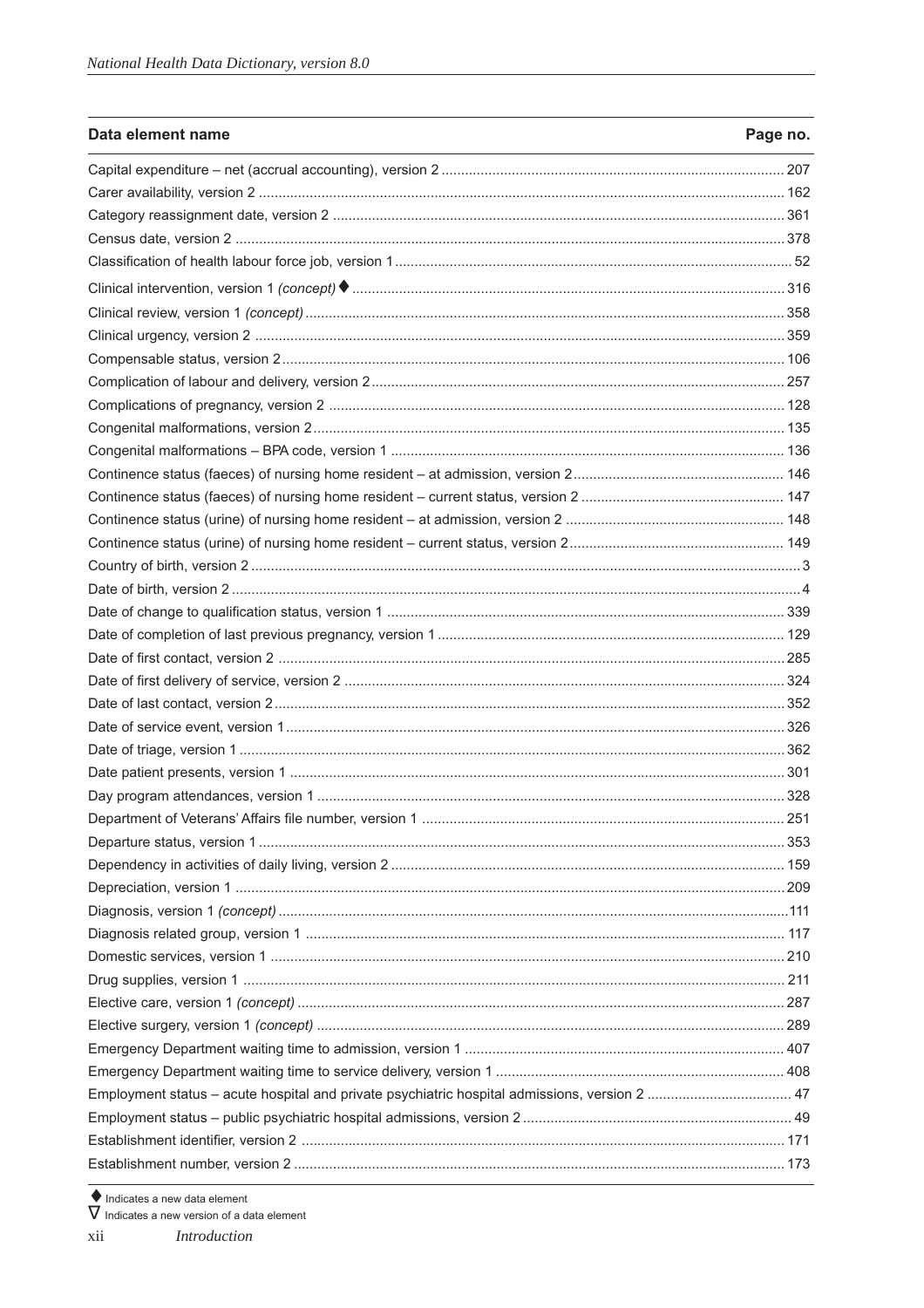| Data element name | Page no. |
|-------------------|----------|
|                   |          |
|                   |          |
|                   |          |
|                   |          |
|                   |          |
|                   |          |
|                   |          |
|                   |          |
|                   |          |
|                   |          |
|                   |          |
|                   |          |
|                   |          |
|                   |          |
|                   |          |
|                   |          |
|                   |          |
|                   |          |
|                   |          |
|                   |          |
|                   |          |
|                   |          |
|                   |          |
|                   |          |
|                   |          |
|                   |          |
|                   |          |
|                   |          |
|                   |          |
|                   |          |
|                   |          |
|                   |          |
|                   |          |
|                   |          |
|                   |          |
|                   |          |
|                   |          |
|                   |          |
|                   |          |
|                   |          |
|                   |          |
|                   |          |
|                   |          |
|                   |          |
|                   |          |

 $\blacklozenge$  Indicates a new data element<br>  $\nabla$  Indicates a new version of a data element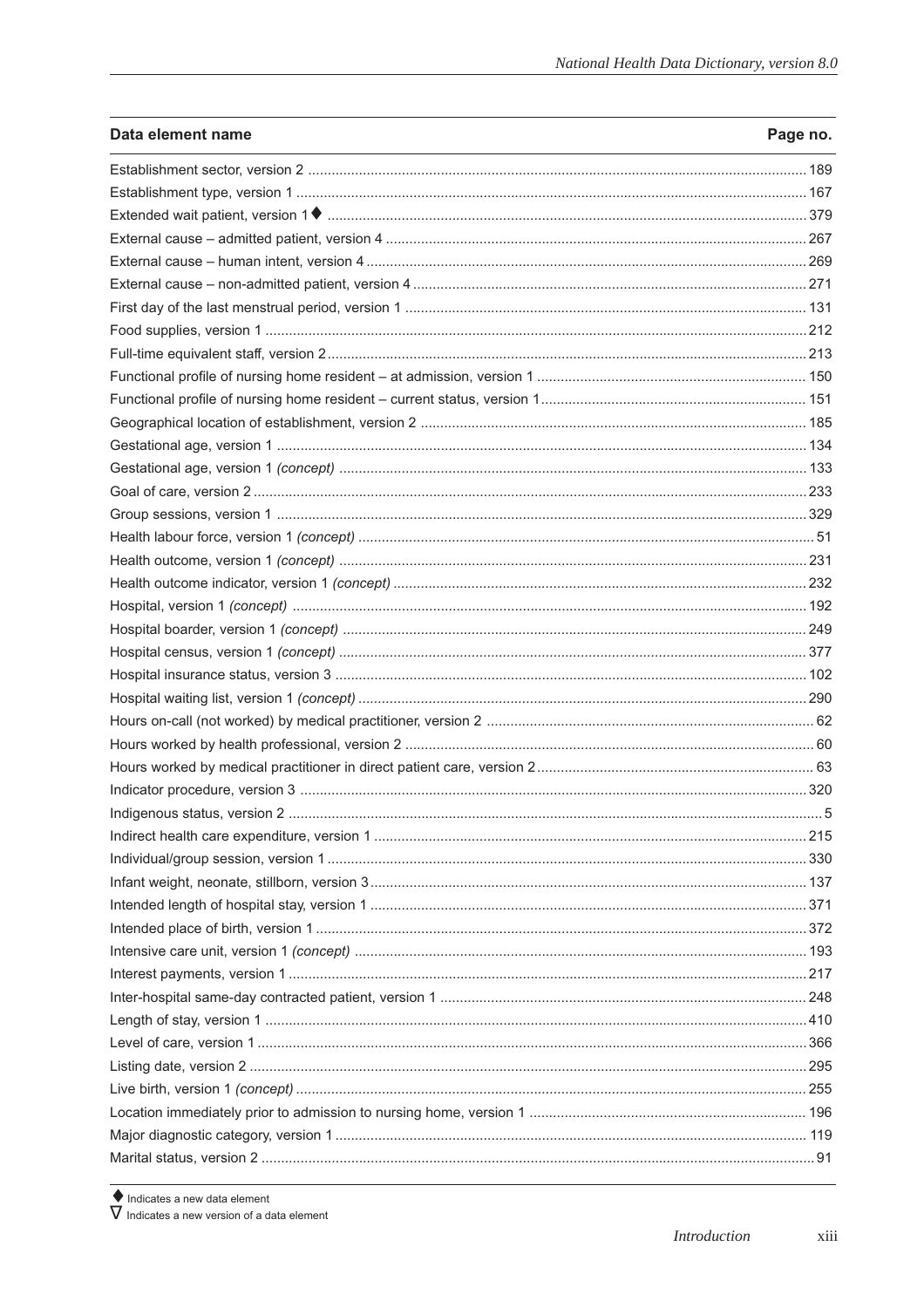| Data element name                      | Page no. |
|----------------------------------------|----------|
|                                        |          |
|                                        |          |
|                                        |          |
|                                        |          |
|                                        |          |
|                                        |          |
|                                        |          |
|                                        |          |
|                                        |          |
|                                        |          |
|                                        |          |
|                                        |          |
|                                        |          |
|                                        |          |
|                                        |          |
|                                        |          |
|                                        |          |
|                                        |          |
|                                        |          |
|                                        |          |
|                                        |          |
|                                        |          |
|                                        |          |
|                                        |          |
|                                        |          |
|                                        |          |
|                                        |          |
|                                        |          |
| Other recurrent expenditure, version 1 | 221      |
|                                        |          |
|                                        |          |
|                                        |          |
|                                        |          |
|                                        |          |
|                                        |          |
|                                        |          |
|                                        |          |
|                                        |          |
|                                        |          |
|                                        |          |
|                                        |          |
|                                        |          |
|                                        |          |
|                                        |          |

 $\blacklozenge$  Indicates a new data element

#### $\nabla$  Indicates a new version of a data element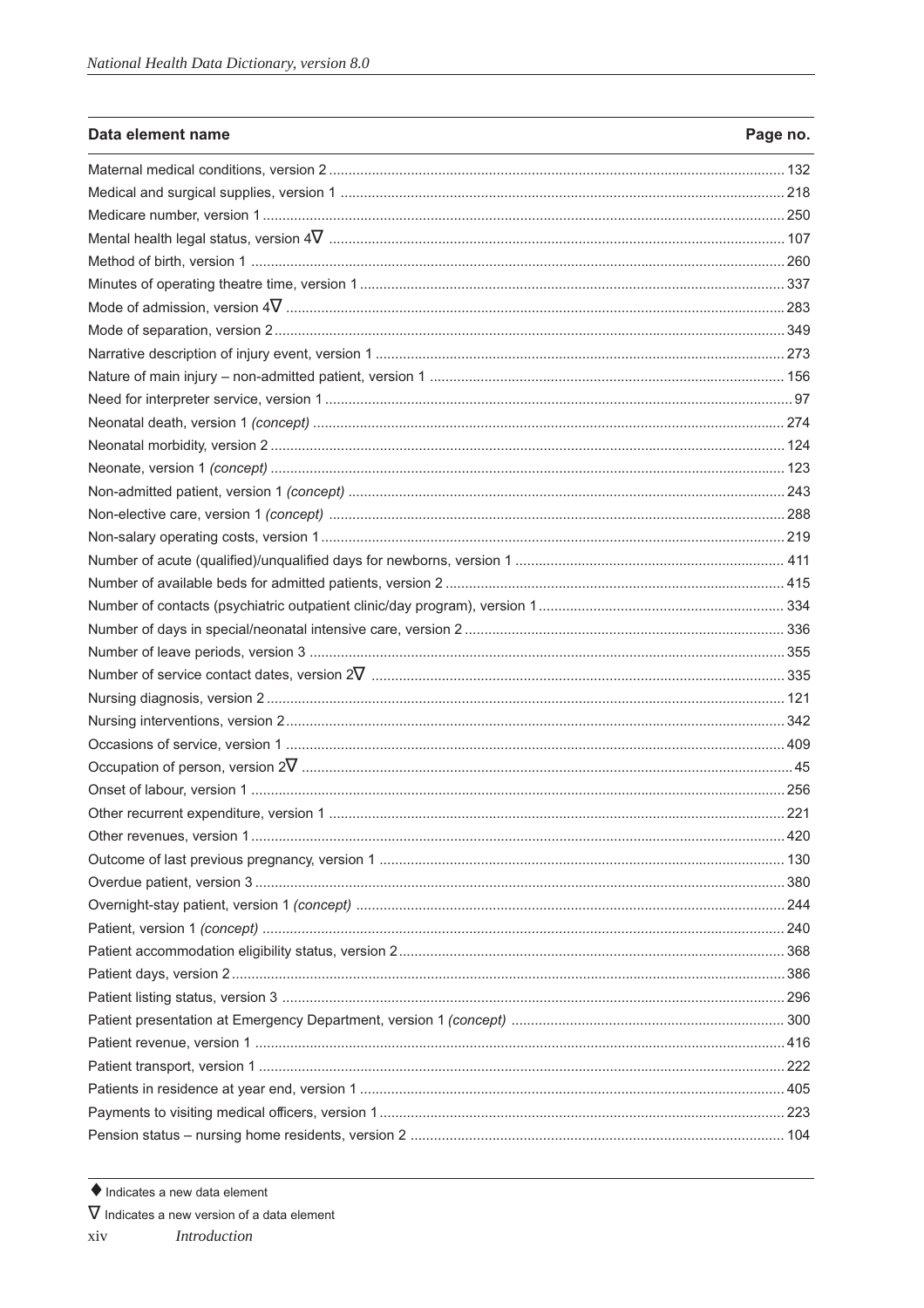| Data element name | Page no. |
|-------------------|----------|
|                   |          |
|                   |          |
|                   |          |
|                   |          |
|                   |          |
|                   |          |
|                   |          |
|                   |          |
|                   |          |
|                   |          |
|                   |          |
|                   |          |
|                   |          |
|                   |          |
|                   |          |
|                   |          |
|                   |          |
|                   |          |
|                   |          |
|                   |          |
|                   |          |
|                   |          |
|                   |          |
|                   |          |
|                   |          |
|                   |          |
|                   |          |
|                   |          |
|                   |          |
|                   |          |
|                   |          |
|                   |          |
|                   |          |
|                   |          |
|                   |          |
|                   |          |
|                   |          |
|                   |          |
|                   |          |
|                   |          |
|                   |          |
|                   |          |

 $\blacklozenge$  Indicates a new data element

 $\nabla$  Indicates a new version of a data element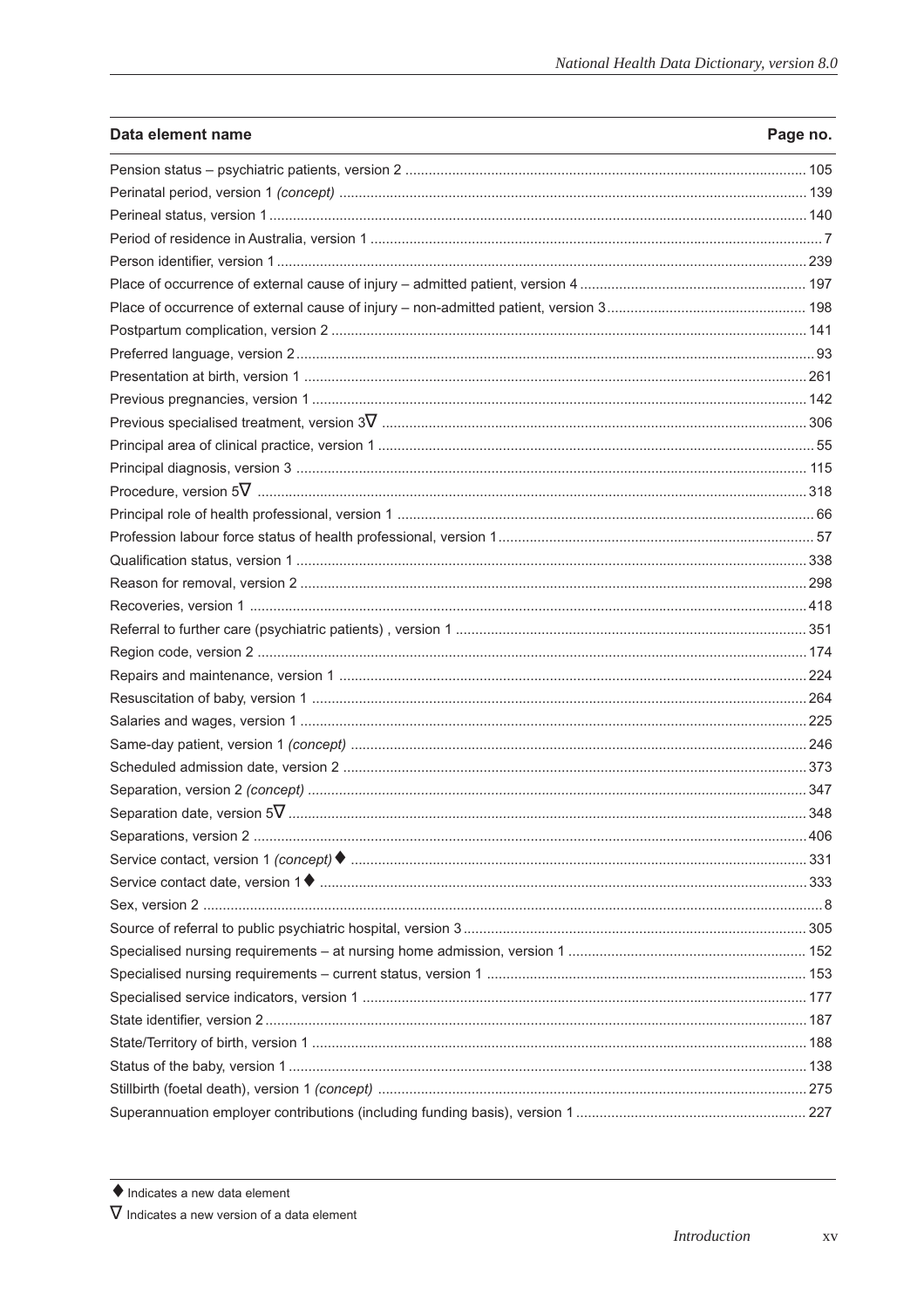| Data element name | Page no. |
|-------------------|----------|
|                   |          |
|                   |          |
|                   |          |
|                   |          |
|                   |          |
|                   |          |
|                   |          |
|                   |          |
|                   |          |
|                   |          |
|                   |          |
|                   |          |
|                   |          |
|                   |          |
|                   |          |
|                   |          |
|                   |          |
|                   |          |
|                   |          |
|                   |          |
|                   |          |
|                   |          |
|                   |          |
|                   |          |
|                   |          |
|                   |          |
|                   |          |
|                   |          |
|                   |          |
|                   |          |
|                   |          |
|                   |          |
|                   |          |
|                   |          |
|                   |          |
|                   |          |

 $\blacklozenge$  Indicates a new data element

 $\overline{V}$  Indicates a new version of a data element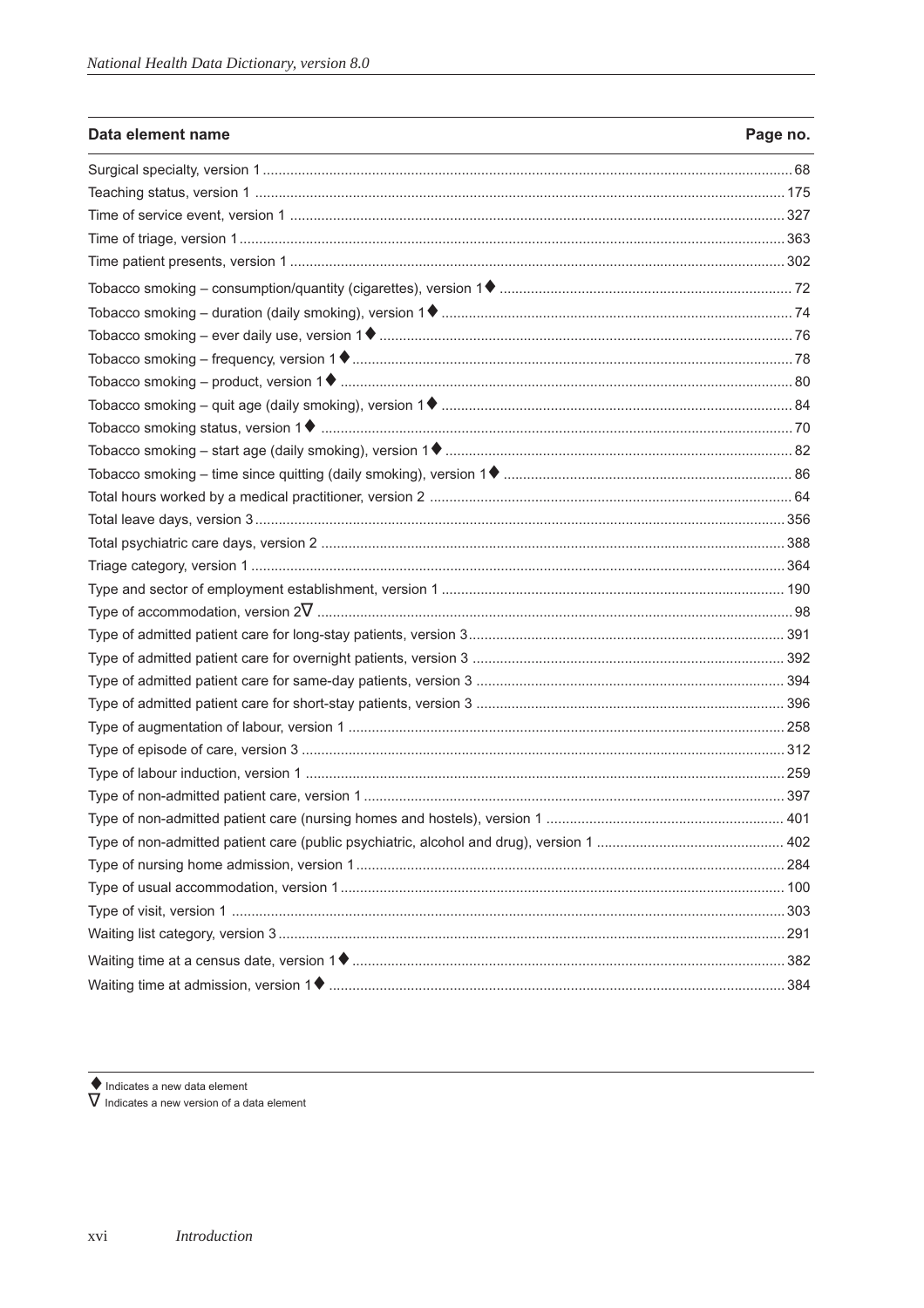# <span id="page-15-0"></span>**Introduction**

The *National Health Data Dictionary* was first published as *the National Minimum Data Set*—*Institutional Health Care* in September 1989. In March 1993 the *National Health Data Dictionary*—*Institutional Health Care (Version 2.0)* was published. Since the establishment of the first National Health Information Agreement in June 1993 there have been many changes in the development and management of national health information resulting in the expansion of both the scope and content of the six subsequent versions of the *National Health Data Dictionary*. The National Health Information Agreement was renewed in 1998 for a further five-year term.

Under the National Health Information Agreement, the *National Health Data Dictionary* is the authoritative source of health data definitions used in Australia where national consistency is required. The Dictionary is designed to improve the comparability of data across the health field. It is also designed to make data collection activities more efficient by reducing duplication of effort in the field, and more effective by ensuring that information to be collected is appropriate to its purpose.

The objectives of the *National Health Data Dictionary* are to:

- establish a core set of uniform definitions relating to the full range of health services and a range of population parameters (including health status and determinants);
- promote uniformity, availability, reliability, validity, consistency and completeness in the data;
- accord with nationally and internationally agreed protocols and standards, wherever possible; and
- promote the national standard definitions by being readily available to all individuals and organisations involved in the generation, use and/or development of health and health services information.

The development and revision of the *National Health Data Dictionary* is coordinated by the National Health Data Committee.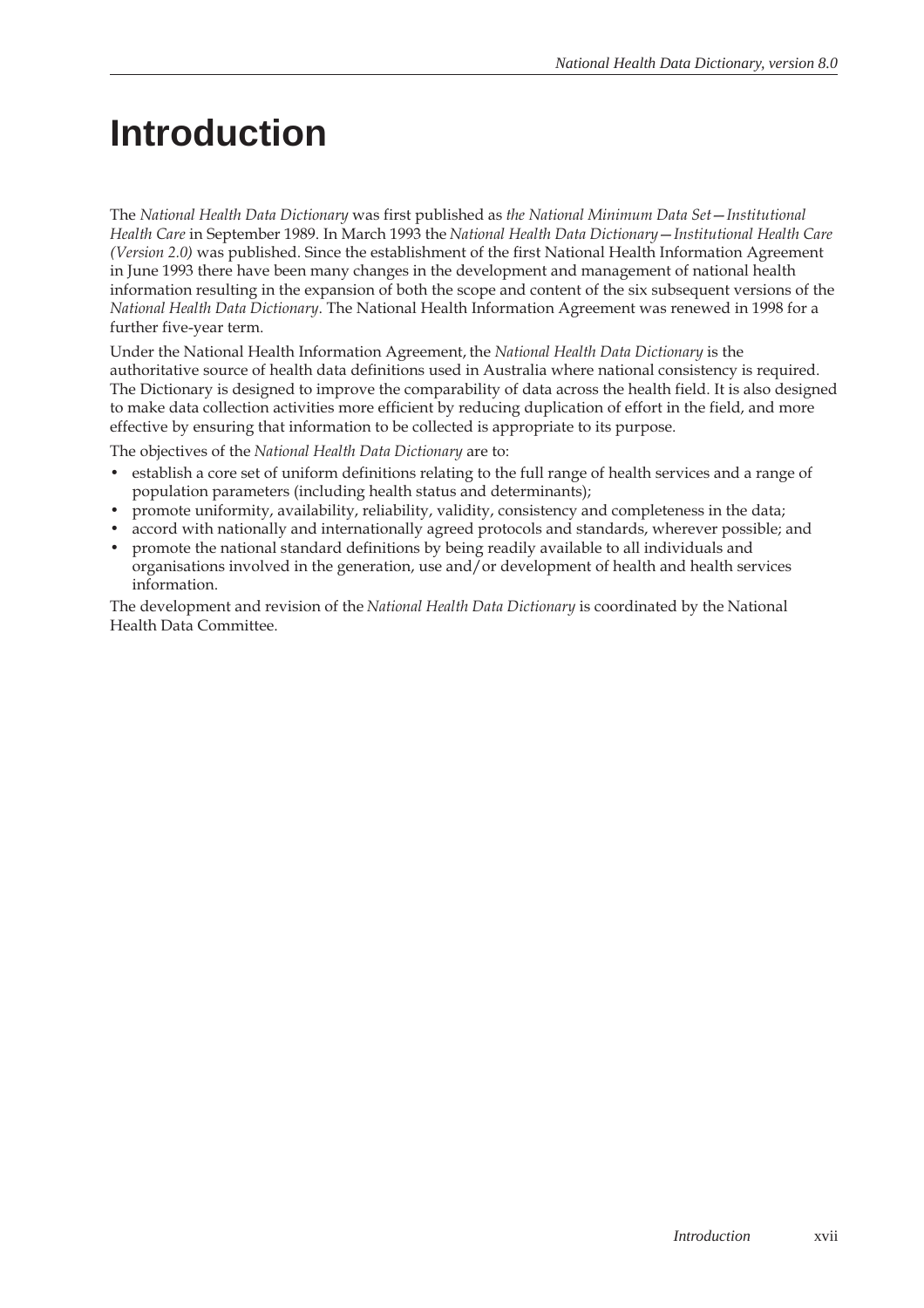# <span id="page-16-0"></span>**The National Health Data Committee**

The National Health Data Committee is a standing committee of the National Health Information Management Group—a body established under the National Health Information Agreement to oversee implementation of the Agreement. All data element definitions to be included in the *National Health Data Dictionary* require endorsement by the National Health Information Management Group.

The primary role of the National Health Data Committee is to assess data definitions proposed for inclusion in the *National Health Data Dictionary* and to make recommendations to the National Health Information Management Group on revisions and additions to each successive version of the Dictionary. In particular, the Committee's role is to ensure that the *National Health Data Dictionary* definitions comply with endorsed standards for the definition of data elements and that all data definitions being considered for the Dictionary have undergone sufficient national consultation with recognised experts and stakeholders in the relevant field.

The rules applied to each data element definition are designed to ensure that each definition is clear, concise and comprehensive, and provides sufficient information to ensure that all those who collect, provide, analyse and use the data understand its meaning. All definitions in the *National Health Data Dictionary* are presented in a format that is described in more detail at Appendix B.

The National Health Data Committee comprises representatives of:

- the Commonwealth Department of Health and Aged Care
- each State and Territory government health authority
- the Australian Institute of Health and Welfare
- the Australian Bureau of Statistics
- the Australian Private Hospitals' Association
- Lysaght's Hospital and Medical Club (representing private health insurance)
- the Department of Veterans' Affairs
- the National Centre for Classification in Health
- other members designated by the National Health Information Management Group.

The National Health Information Management Group appoints the Chair of the National Health Data Committee, currently Geoff Sims of the Australian Institute of Health and Welfare.

A list of Committee members and their contact details (as at February 1999) is provided at Appendix A.

The National Health Data Committee does not normally develop data definitions directly; rather, it provides a channel through which standards emerging from nationally focussed data development work are documented and endorsed by the National Health Information Management Group for implementation in national data collections and made more widely available to stakeholders in the national health information arena. The range and relevance of the data definitions included in the *National Health Data Dictionary* are dependent, to a significant extent, on the material submitted to the National Health Data Committee by the expert working groups that are actively developing data in the health field.

More information about the National Health Data Committee and its processes is available in the *National Health Data Committee: Procedures and Business Plan, 1999.* This document is available in hard copy from the National Health Data Committee Secretariat at the Australian Institute of Health and Welfare (see page 5 for Secretariat contact details) or can be downloaded from the Institute's world wide web site at http://www.aihw.gov.au.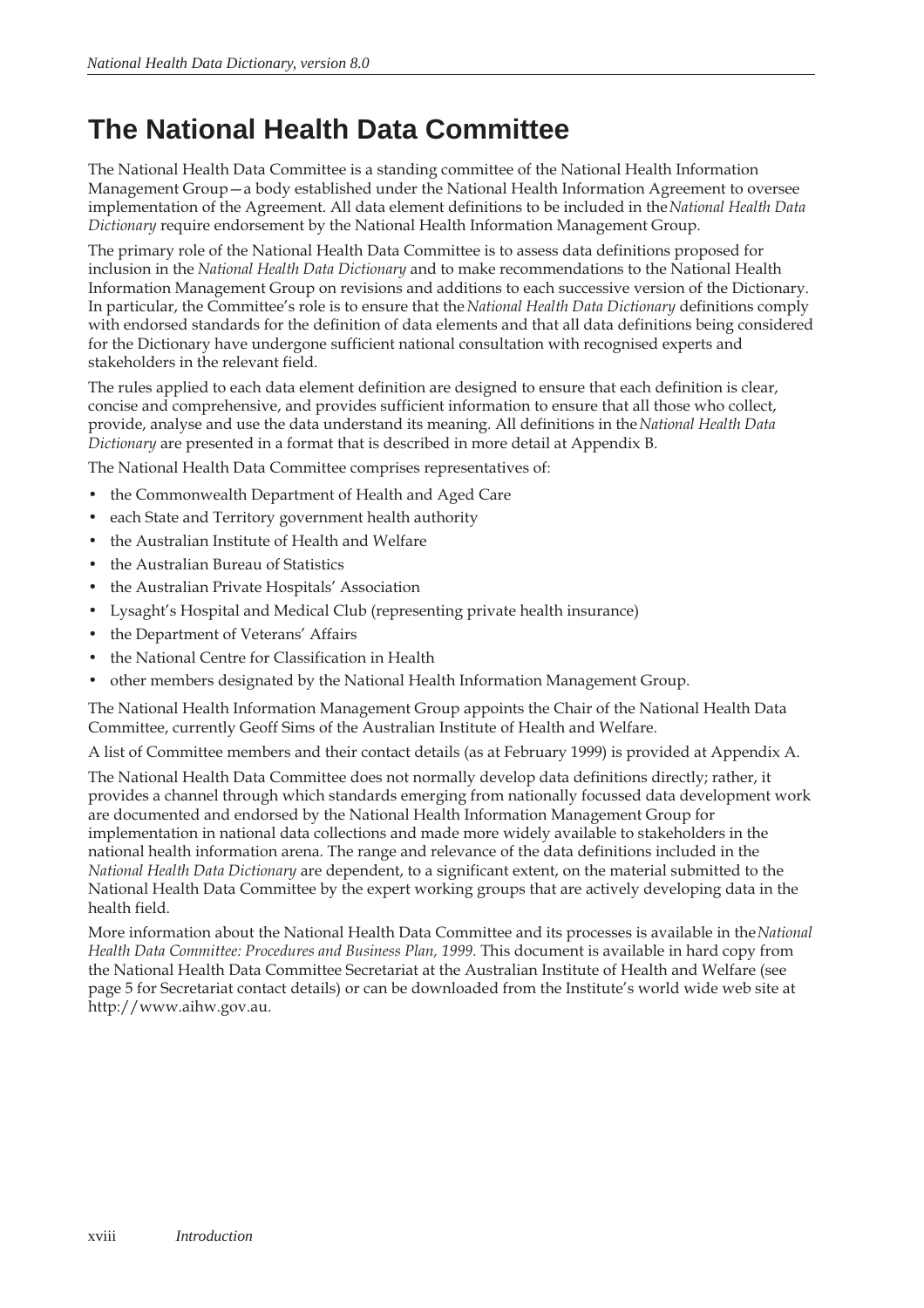# **The Knowledgebase – Australia's Health and Community Services Data Registry**

The Knowledgebase – Australia's Health and Community Services Data Registry (formerly known as the National Health Information Knowledgebase or NHIK) is an electronically accessible repository of *National Health Data Dictionary* data element definitions. The National Health Information Management Group is the organisation authorised to register *National Health Data Dictionary* data elements (that is, the Registration Authority) in the Knowledgebase. The Knowledgebase is also a data repository for other Registration Authorities approved by the National Health Information Management Group. The Knowledgebase integrates and presents information about:

- the National Health Information Model
- the National Community Services Information Model
- the National Health Data Dictionary
- the National Community Services Data Dictionary
- National Minimum Data Sets
- a national directory of data collections
- the National Health Information Work Program.

The integrating features of the Knowledgebase enable information managers and policy developers to query and view information in ways not possible with traditional paper-based records, repositories, dictionaries or manuals. It is envisaged that, over time, access to the *National Health Data Dictionary* will be primarily electronic—via the Knowledgebase.

All data definitions that are included in Version 8.0 of the *National Health Data Dictionary* are available on the Knowledgebase**.** Draft data definitions under development by the National Health Data Committee are also available on the Knowledgebase under the section titled National Health Data Committee as Registration Authority, but are not available in print form.

The Knowledgebase has been designed and created by the Australian Institute of Health and Welfare on behalf of the National Health Information Management Group. It is an Internet application, accessible through any browser compatible with HTML version 3.2 or later. It has been written using Oracle's Webserver technology.

> The Internet address for the Knowledgebase – Australia's Health and Community Services Data Registry is **http://www.aihw.gov.au**

# **National Minimum Data Sets**

A National Minimum Data Set is a minimum set of data elements agreed by the National Health Information Management Group for mandatory collection and reporting at a national level. One National Minimum Data Set may include data elements that are also included in another National Minimum Data Set. A National Minimum Data Set is contingent upon a national agreement to collect uniform data and to supply it as part of the national collection, but does not preclude agencies and service providers from collecting additional data to meet their own specific needs.

The *National Health Data Dictionary* contains definitions of data elements that are included in National Minimum Data Set collections in the health sector, including data elements used to derive some of the performance indicators required under Australian Health Care Agreements (bilateral agreements between the Commonwealth and State/Territory governments about the funding and delivery of health services). The Dictionary also contains some data elements that are not currently included in any agreed National Minimum Data Set collection but have been developed and endorsed as appropriate national standards; that is, all data elements used in National Minimum Data Sets are included in the Dictionary, but not all data elements in the Dictionary are included in National Minimum Data Sets.

Version 8.0 of the *National Health Data Dictionary,* identifies data elements from the following National Minimum Data Sets (NMDS):

- Institutional health care NMDS
- Institutional mental health care NMDS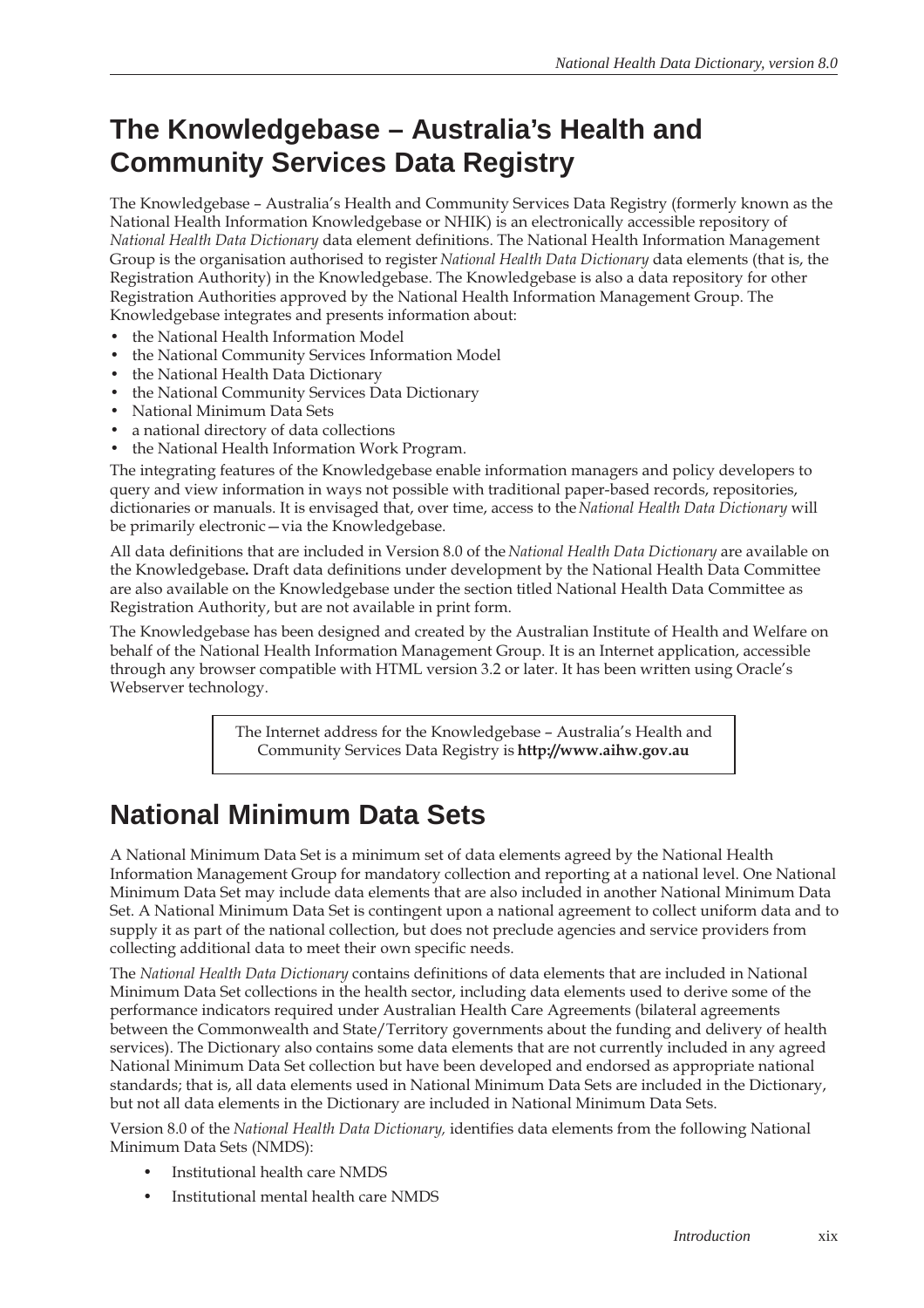- <span id="page-18-0"></span>• Community mental health care NMDS
- Injury surveillance NMDS
- Elective surgery waiting times NMDS (formerly named the Waiting times NMDS)
- Emergency Department waiting times NMDS **\*(New!)**
- Health labour force NMDS
- Perinatal NMDS
- Palliative care NMDS.

Descriptions of these National Minimum Data Sets can be found at Appendix H and also on the Knowledgebase.

# **Version 8.0**

This version of the Dictionary contains 245 data definitions, including 15 new data elements and 12 new versions of data elements that have been agreed by the members of the National Health Data Committee, and endorsed by the National Health Information Management Group. A full alphabetical listing of all data elements in this version of the Dictionary is provided at the front of this publication. In addition, a new subject/keyword index to this version of the Dictionary is provided at Appendix K.

This hard copy publication of Version 8.0 only includes data elements that are current as at 1 July 1999. However, all data elements including those that have been superseded or rendered obsolete by new data elements or new versions of data elements in Version 8.0, are available on the Knowledgebase.

As in Version 7.0, data definitions are presented in a format based on ISO/IEC Standard 11179 *Specification and Standardization of Data Elements—*the international standard for defining data elements issued by the International Organization for Standardization and the International Electrotechnical Commission. This format is explained in detail at Appendix B.

Version 8.0 continues the format of Version 7.0 in that all data elements are organised and presented according to their alignment with entities in the National Health Information Model (Version 2.0, Draft). The mapping of data elements to the Model is being progressively refined following consultation with stakeholders in the national health information field. This presentation format is designed to enhance the integration of the Model with the data elements, thus providing a more complete framework for understanding and implementing existing definitions and for identifying areas for further data development activity. A copy of the full National Health Information Model (Version 2.0, Draft) follows this introductory section.

To assist with understanding the relationship between the data elements and their associated Model entities, definitions of all entities in the National Health Information Model (Version 2.0, Draft) are provided at Appendix C*.*

# **Feedback**

Readers are invited to comment on any aspect of the *National Health Data Dictionary* by completing and returning the lift-out feedback form included at the back of this publication.

Comments and suggestions can also be provided electronically via the Feedback area on the Knowledgebase.